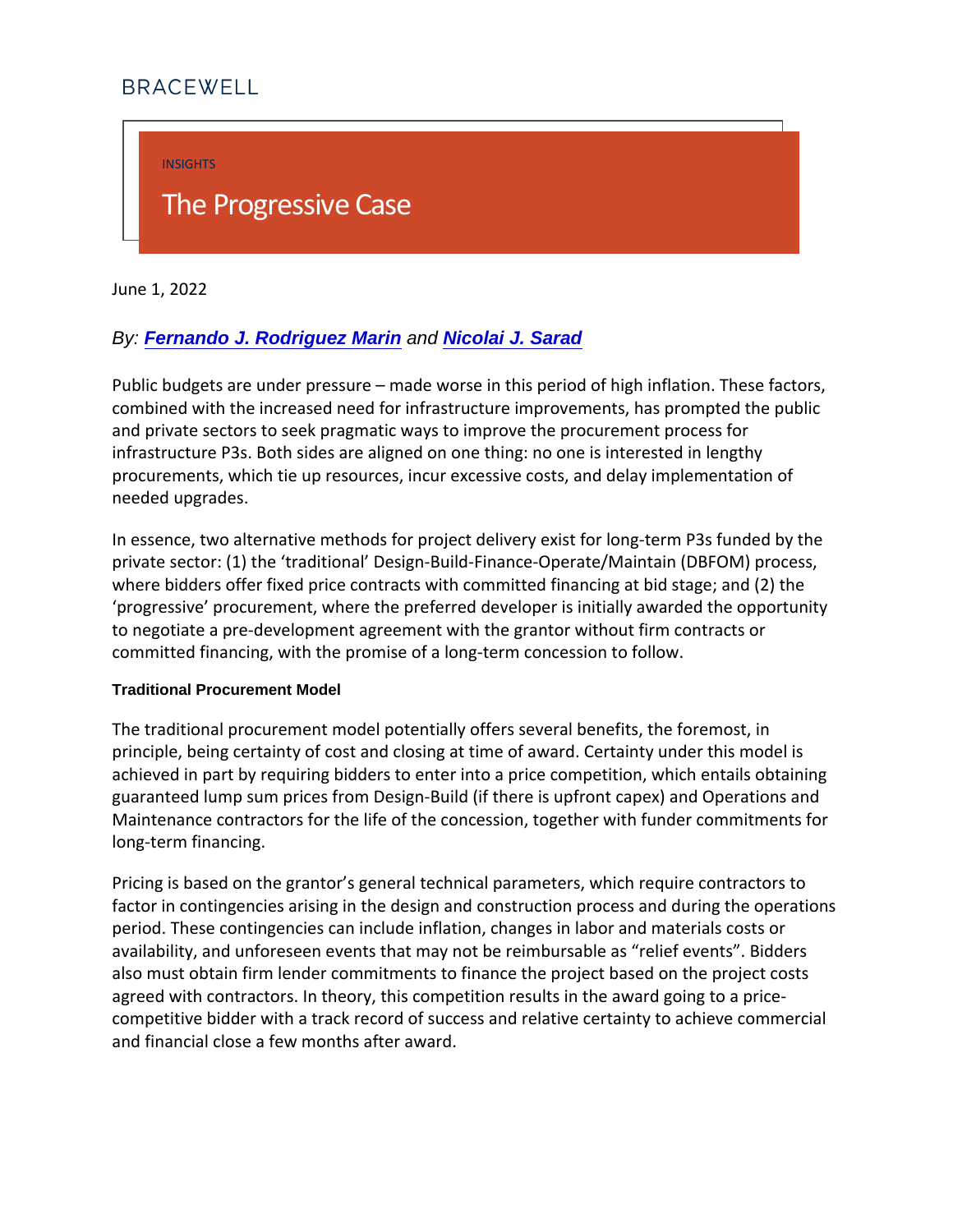But there are challenges. First, grantors often provide only generic design and permitting parameters, making it difficult to develop competitive guaranteed prices for a complex project. Second, there are delays – between bid submission and award, and between award and closing – that put further pressure on the bidder's crystal ball to assess contingencies. Similarly, the bidders' lenders are asked to commit to interest rates and other financing terms for 180 days post-bid, if not longer.

All these risks – the real cost of which cannot be known – are priced into the bid (the so-called risk premium), inflating each competitors' prices to give them comfort that they won't lose their shirts if they win. Moreover, grantors in traditional procurement structures have been disinclined to offer the winner relief (whether compensation, or rights to delay completion) for delays in obtaining design approvals or permits, or to provide for cost escalation over the fixed price bid (other than perhaps a capped CPI or PPI element). Recently, grantors have started listening to pleas for price escalation, in light of the undeniable impact of supply chain and similar issues presented by the pandemic, and tariff wars during the Trump years, but the jury is not back on the issue industry wide.

All in all, shortlisted bidders must expend a tremendous amount of resources to complete a traditional procurement – whether win or lose – including not only tying up internal staff for long periods but also high out of pocket costs for financial, technical and legal advisors, as well as for design. Even though grantors increasingly offer a "stipend" to losing bidders, the amount offered is only a fraction of the bidders' real costs, with a 33% chance or less of winning.

### **What is the Progressive Bid Model?**

Over the last few years, the "progressive" procurement model has been gaining traction for two important reasons: many market participants find that this model mitigates procurement risks, speeds bid selection and lowers costs - particularly in "social" projects. Examples of recent successful progressive procurements for social projects include the Long Beach Civic Center and the Travis County Courthouse. The progressive model has also expanded to the transportation sector, including Penn Bridges (now on hold), the Sepulveda Transit Corridor, and Maryland I-495/I-270.

The distinguishing feature of progressive procurements is the grantor's selection of a preferred proposer based primarily on three factors: (1) technical qualifications and track record of successfully financing and completing projects; (2) the cohesiveness and strength of the consortium arrangements; and (3) the proposer's acceptance and understanding of the grantor's needs for the project.

The progressive model does not require a complete committed design, construction, and O&M/facilities management price or committed financing at bid stage. Critics allege the model is perilous for the grantor due to cost uncertainty at time of developer selection. Supporters believe that as the preferred developer and the grantor flesh out the project goals and design, total project costs can be significantly reduced, particularly as contingencies are narrowed or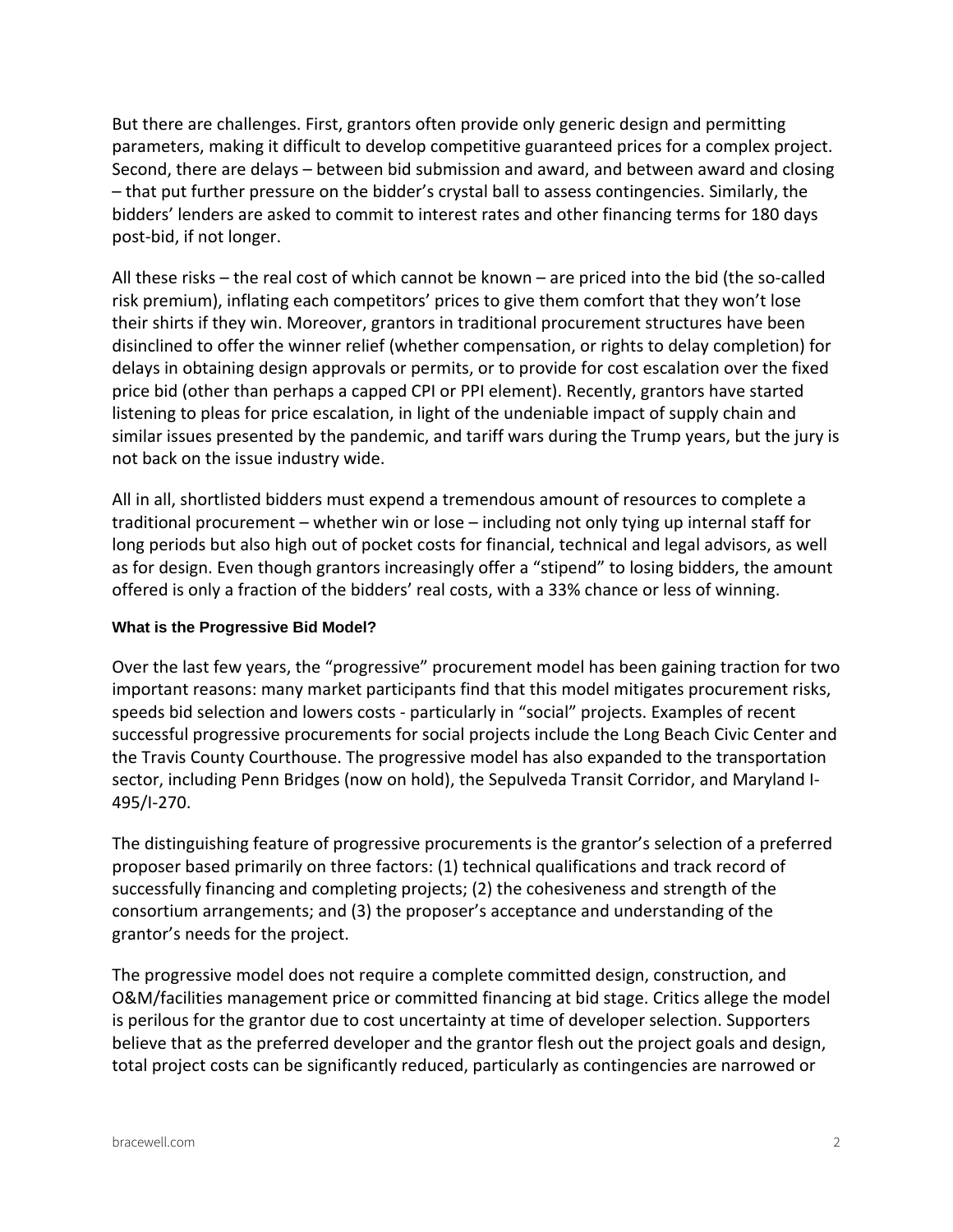knocked of one by one as the risks are better defined before pricing is locked in.

## **Progressive Model Pre-Development Agreement**

The key to minimizing this risk is the negotiation of an agreement – often referred to as a "predevelopment" (PDA) or "exclusive negotiations" agreement. Under a PDA, the proposer agrees to finalize detailed project design on an open-book basis and sets the other ground rules of what is hoped to be a collaborative row-in-the-same direction process. The exclusive negotiation period also can be used to facilitate permitting and completing the project's technical and financial parameters.

Typically, a PDA will contemplate the payment by the grantor of a sum to compensate the preferred proposer for the design/permitting work. Grantors seek to cap this sum, both for certainty as well as to incentivize the proposer to move quickly to the construction phase. The developer is naturally aligned, wanting to minimize costs as much as possible through shortening the timeframe; developers don't want to assume much risk on the spend, and will shy away from taking a haircut in development costs.

Importantly, the PDA will typically recognize the preferred proposer's exclusive right to negotiate and execute a P3 agreement to take effect upon completion of the design work. By providing exclusivity, grantors ensure that the proposer's interests are aligned with the grantor's to reflect a true long-term partnership. Without exclusivity the approach is less attractive to investors. In most cases, the grantor prepares a draft P3 agreement, or an agreed set of heads of terms. Moreover, the PDA will require the proposer to achieve commercial and financial closing within an agreed term following execution of the P3 agreement.

Bidders can reap significant savings because they do not have to negotiate lump-sum designbuild and O&M contracts or an interface agreement linking the two, or secure committed financing. Likewise, there will be no need for significant pre-bid financing costs as the need to prepare a detailed financial model, hire lender-side advisors, or negotiate committed financing terms will be postponed until well after one proposer has been selected and final costs are refined.

In availability payment deals, the negotiations under the PDA may also provide an avenue for the parties to come up with potentially more affordable prices for the grantor, or at least prices that fall within the grantor's affordability threshold.

## **Uncertainty with the Progressive Model**

Progressive procurements still include elements of uncertainty, including uncertainty of closing: there is no guarantee that the exclusive negotiations will result in a P3 agreement. This risk can be reduced by establishing clear parameters for the PDA phase and negotiation of the final P3 contract. The process should include certain milestones that give each party the ability to exit if a target isn't met.